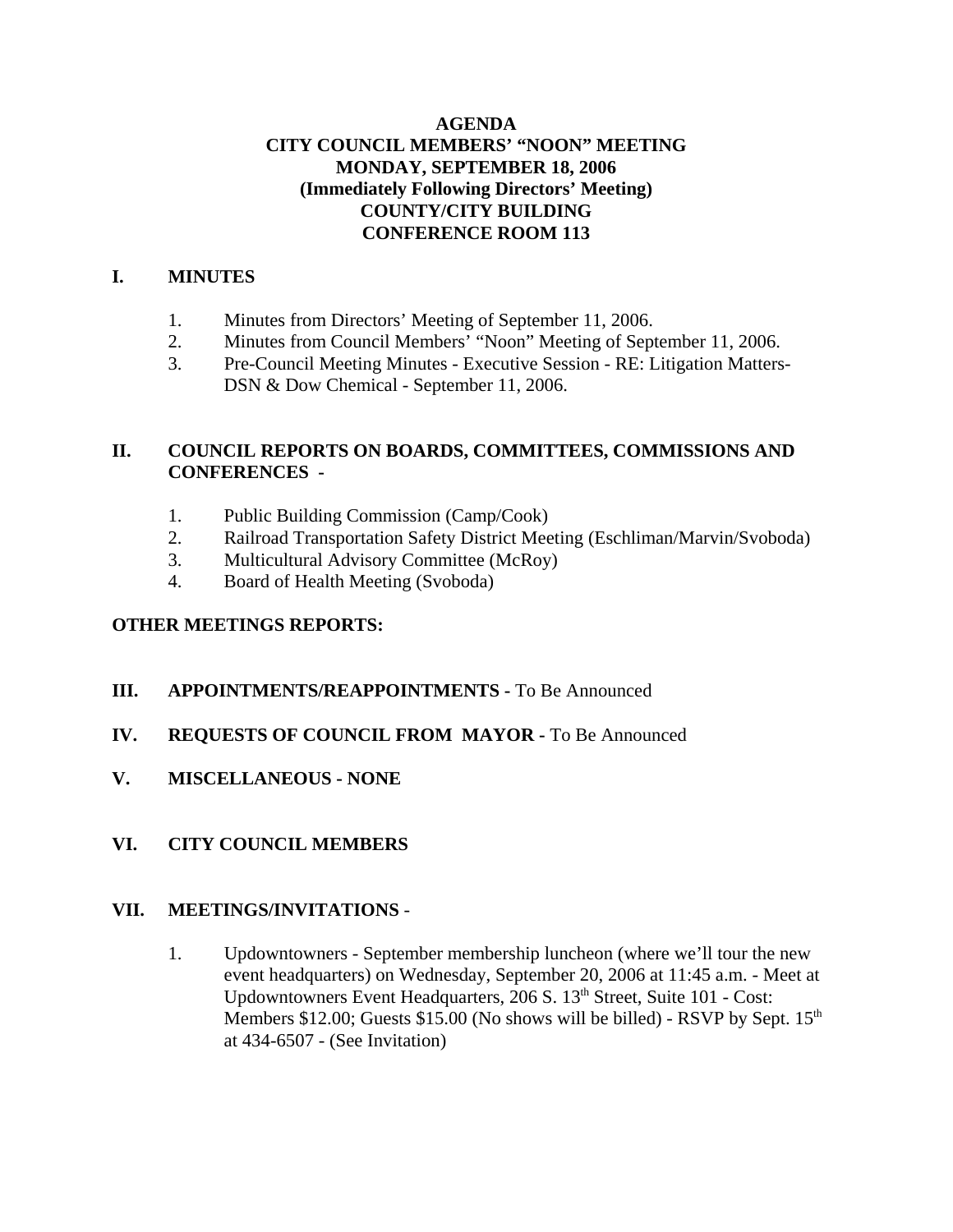- 2. Legislative Forum Breakfast 2006 on Wednesday, October 4, 2006 from 7:30 a.m. to 9:00 a.m. at The Nebraska Club, 233 S. 13th Street - Cost: \$25.00 per person - Please RSVP - (See Invitation)
- 3. Community Services Fund of Nebraska's 25<sup>th</sup> Anniversary Celebration on Thursday, October 5, 2006 from 5:00 p.m. to 8:00 p.m. at The Apothecary Loft in the Haymarket, 140 N.  $8<sup>th</sup>$  Street, Suite 500 - RSVP by Sept.  $28<sup>th</sup>$  - (See Invitation)

# **VIII. ADJOURNMENT**

ca091806/tjg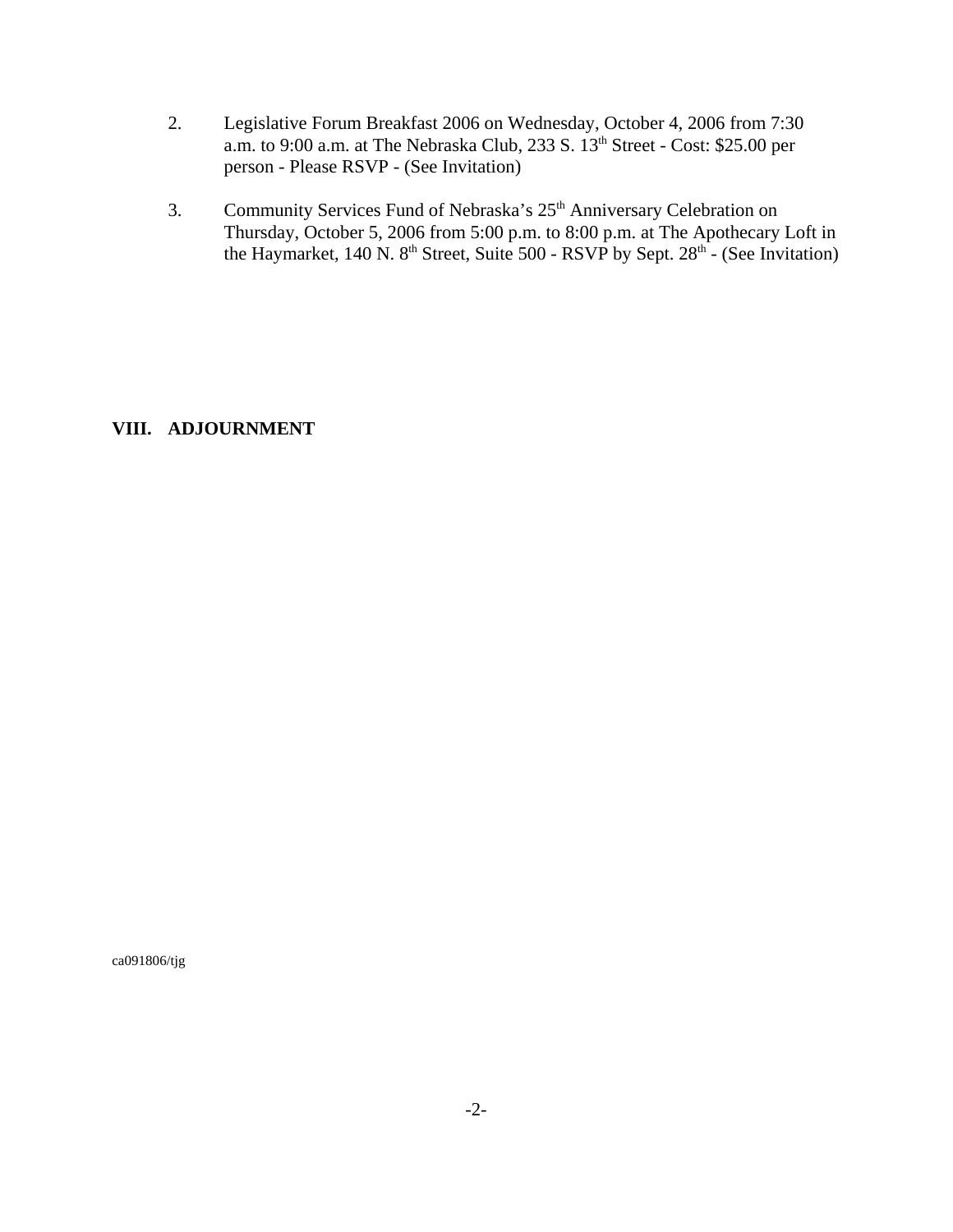# **MINUTES CITY COUNCIL MEMBERS' "NOON" MEETING MONDAY, SEPTEMBER 18, 2006 (Immediately Following Directors' Meeting) COUNTY/CITY BUILDING CONFERENCE ROOM 113**

**Council Members Present:** Patte Newman, Chair; Dan Marvin, Vice-Chair; Jonathan Cook, Robin Eschliman, Jon Camp, Annette McRoy, Ken Svoboda.

**Others Present:** Mark Bowen, Ann Harrell, Mayor's Office; Dana Roper, City Attorney; Tammy Grammer, City Council Staff; Fire Chief Rich Furasek; John Becker, Talent Plus; Deena Winter, Lincoln Journal Star Representative; and Coby Mach, LIBA.

## **I. MINUTES**

- 1. Minutes from Directors' Meeting of September 11, 2006.
- 2. Minutes from Council Members' "Noon" Meeting of September 11, 2006.
- 3. Pre-Council Meeting Minutes Executive Session RE: Litigation Matters-DSN & Dow Chemical - September 11, 2006.

Chair Patte Newman, by acclamation of the Chair, approved the minutes. No objections were offered.

# **II. COUNCIL REPORTS ON BOARDS, COMMITTEES, COMMISSIONS AND CONFERENCES -**

1. **Public Building Commission** (Camp/Cook) — Mr. Cook noted Jon (Camp) was away. Mr. Cook reported we had a revised budget hearing which was a clarification on the use of the tax money for paying off debt, apparently, it was some legal issue and so we revoted on the budget.

Regarding the Health Department expansion, there were change orders which saved us about \$29,000. But, then we approved the garage, they came back with an estimate for a 24 x 24 foot garage, they came up with something that was approximately \$30,000 at 'Menards' two stall garage. To put the garage up and so on will be provided by Property Management. So, it's a considerable savings but still spending \$30,000 which they felt like that was a pretty fair price after checking out 'Menards' and other places that kind of balances out that savings.

The Courthouse Plaza status, we looked over the plans between the Public Defender and Community Corrections.

We approved the contract for the new City/County Building deli provider.

Regarding Security, I think the Building Commission was happy the Council passed the ordinance of strict weapons in city and county buildings.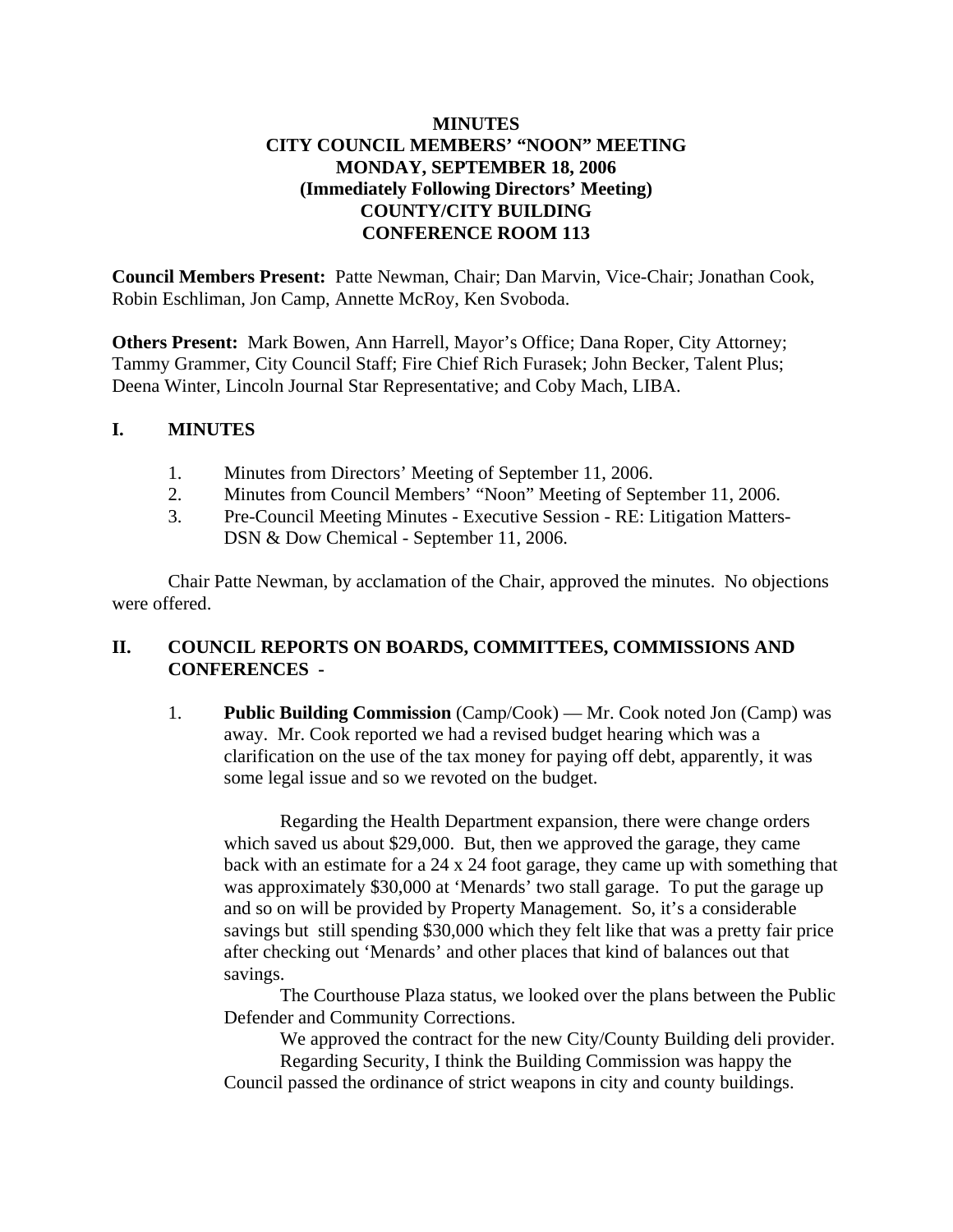Regarding the 911 Corridor/Door, Mr. Cook asked if anyone has gotten their fingerprint taken for the door. None of the Council members has had it done. Mr. Cook questioned have we received a memo, did we just never follow up. Mr. Camp commented there was a memo that went around. Mr. Cook commented okay, if any of us ever want to get through the 911 doors some day without having to go outside you might want to check into it. They will bring the laptop over and take fingerprints electronically so they can use it to get through that door. So, we might want to check on it and see if they can come by on a Monday morning or something to do it.

We discussed whether or not we were going to keep the 233 Building long term or whether there were other plans, we don't know at this point. We put in a new ground heating/cooling system.

We agreed to a purchase agreement on the Mattice property which is the house we're buying for \$104,500 and hoping we can move it to another site.

Checking on a new x-ray machine for the Hall of Justice, we put it off to get some more information.

We approved a new contract for re-roofing of the Hall of Justice. We budgeted \$600,000 our low bid was only \$480,000. We did have to cutback on some maintenance because of the cut in the city budget. There was a line item for Public Building maintenance and so they'll have to prioritize some of the maintenance that is done on certain city properties.

- 2. **Railroad Transportation Safety District Meeting** (Eschliman/Marvin/Svoboda) — Ms. Eschliman reported talked a little bit about the train whistles. Mr. Marvin reported we also approved the budget. The County Board lowered the levy rate a little. Roger Figard received the notice at 7:00 p.m. the night before that they are putting up barricades and closing the 44<sup>th</sup> Street. Mr. Svoboda commented he was concerned about the article in this mornings newspaper that Roger (Figard) had projected that it would be \$30,000/\$40,000/ \$50,000 for crossings to do the strong barriers. In the newspaper this morning a gentleman suggested several hundredthousand dollars per crossing. Mr. Svoboda asked if RTSD discussed this issue? Mr. Marvin stated Roger (Figard) brought it up, I think I heard the hundredthousands of dollars number earlier. I think that's what we're going to find out in December we'll get a number. I think there is a property that is pending purchase right now. I got a phone call prior to the meeting from our Real Estate appraisers saying that if we close the intersection that property is going to be worth very little. So, are you going to close it is the question and we're having trouble figuring out how to appraise the property.
- 3. **Multicultural Advisory Committee** (McRoy) No Report Ms. McRoy unable to attend out of town.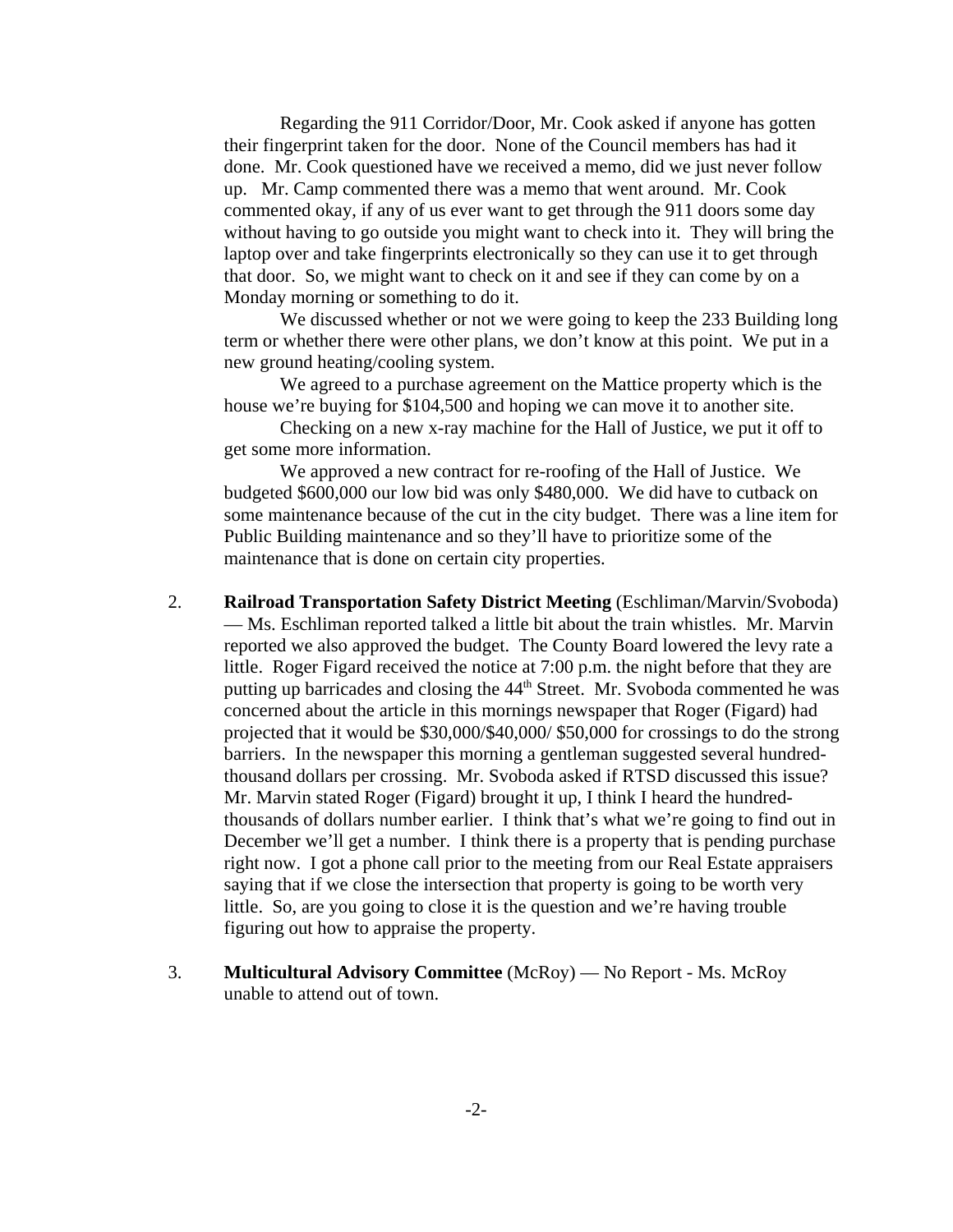4. **Board of Health Meeting** (Svoboda) **—** No Report - Mr. Svoboda unable to attend out of town.

### **OTHER MEETINGS REPORTS:** -

Ms. Eschliman stated she attended the Homeless Coalition meeting which she kind of gave a report on it last week when she asked Police Chief Tom Casady about it and then Deena Winter wrote a nice article. But, we did talk about the downtown problem and are these people chronic or not, and if they are chronic will they go to treatment and would building more houses be effective.

Ms. Eschliman stated she has a Lincoln Cares report which is the utility check off for LES, she's the liaison from the City Council on that Committee. The bad news is that their donations have dropped just a little bit since they started the program, not a whole lot, a few hundred dollars a month on average. However, we went ahead and approved for the next year an increase and \$3,000 for the swimming scholarship programs plus there's a big list of new things we talked about that we are probably going to be doing in the next year. One of the biggest things we decided to do is designate \$25,000 for improvements at Centennial Mall. There is a post feature that would be developed down near the State House which has to do with veterans and putting their names on some sort of a wall. So, we designated some money and set it aside for it and we're hoping to approach the Rotary Club again and see if we can leverage some funds from the Rotary Club for Centennial Mall.

Ms. Eschliman stated she has a report from LPED which she passed out to them. I have been after LPED for the last several months to provide us a little bit better accountability so they put this together for me. I just want to point out a couple of things and she went over the report. *[See Attachment 'A' - RE: LPED Activities Report]* 

Patte Newman, Jon Camp, Annette McRoy, and Ken Svoboda attended the Federal Fly-In trip to Washington D.C. Mr. Camp stated we broke up in sessions, he attended the Agricultural & Ethanol briefing. Mr. Svoboda stated he attended the Economic Development briefing, it was a very good program. Had a very good briefing by someone of an upper level staff person in Economic Development Administration, there were almost 120 of us, 20 from Lincoln and with 120 people there I was really impressed we packed the room. He had a conversation at the reception with Carolyn Chaney our Lobbyist and started talking to her about the EDA grants that are available and such. I asked why is Lincoln participating in it, she knew all about it and said no we don't meet their requirements but what she did ask was there any possibility that he would have available on Wednesday morning to meet with one of the deputies in the Department of Commerce and talk to them about Lincoln specifically to more importantly the region of I-80 Commission. Carolyn (Chaney) pulled a meeting together in a very short time and I spent a hour with an individual from EDA that was extremely helpful and I think there's certainly some information that Lincoln benefit from it. It was a very good briefing, unfortunately, on Wednesday afternoon the transportation briefing was cancelled Senator Hagel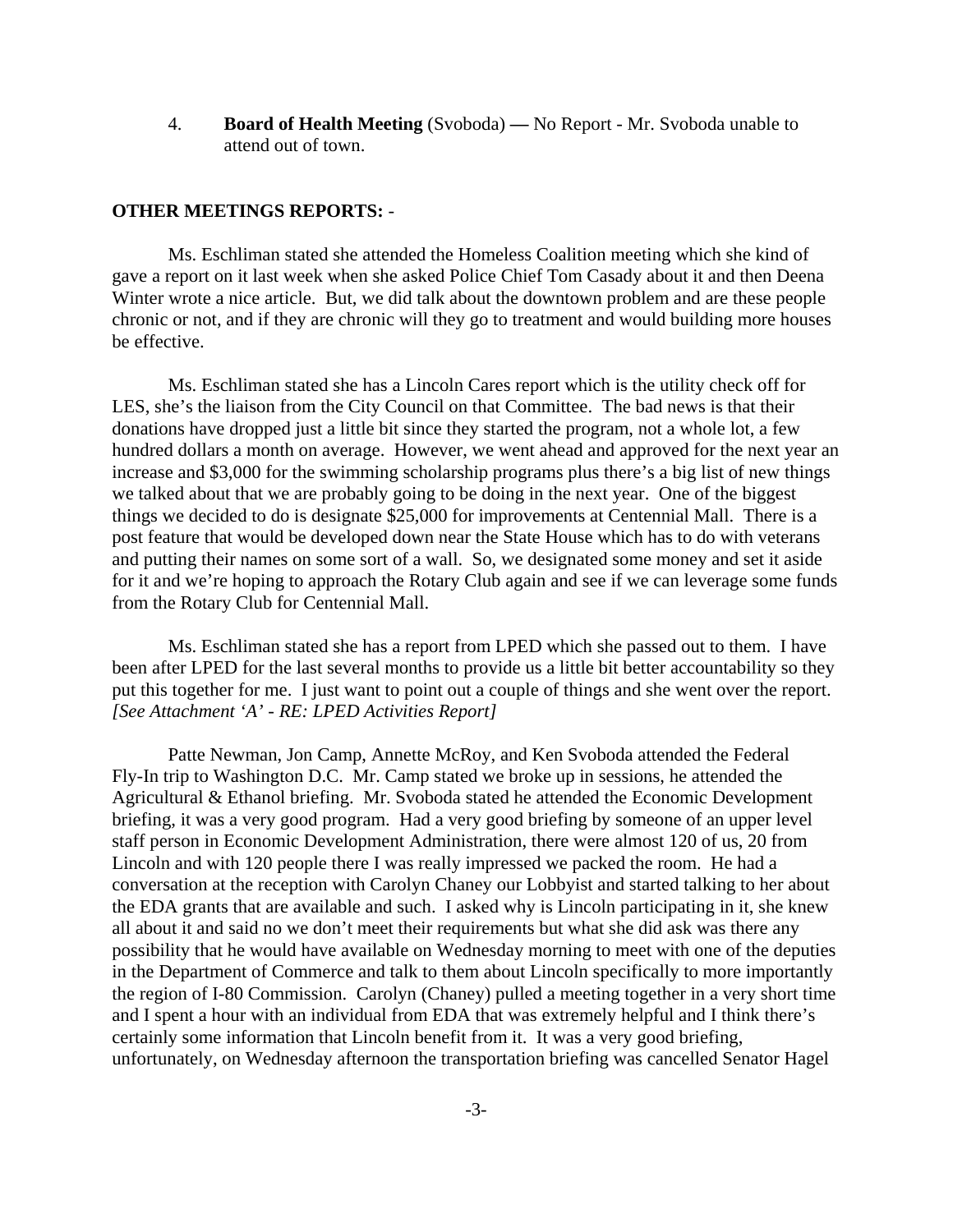was going into vote and they did not have enough staff people to move us around. So, we spent about half a hour with senior staff person from Parkin's Office so unfortunately it was not the transportation update that we had hoped for Lincoln but Omaha certainly benefitted from the meeting more so than Lincoln. Mr. Camp stated on Tuesday, Patte and I attended the Ag briefing, and Annette and I attended a reception at Gallup. Wednesday morning, we had a Nebraska Delegation breakfast and all five representatives were there, it was probably one of the largest attendance.

## **III. APPOINTMENTS/REAPPOINTMENTS -**

#### **RICK HOPPE - ABSENT**

Mark Bowen noted Rick (Hoppe) is out of the office day.

#### **IV. REQUESTS OF COUNCIL FROM MAYOR -**

#### **MARK BOWEN -**

Mark Bowen stated we need to talk about rescheduling the pre-council on the Zucker Report update. Following discussion with Council and Mark Bowen the pre-council regarding the Zucker Report update will be rescheduled to Monday, October  $2<sup>nd</sup>$  for 45 minutes.

Mr. Bowen commented Robin (Eschliman) had asked about Animal Control and I think we were talking about trying to do those with your meetings with the Mayor but if you want we can do a pre-council on it. Ms. Eschliman commented I have a list of eighteen questions which I'm sure everyone else gets those questions from time to time, I think it would be good for everyone to hear the answers. Ms. Newman commented I think part of that was what's going to happen with the Humane Society. I know they're not a City agency but it would be nice if they could attend the pre-council meeting. Mr. Bowen replied we can ask them to attend but they are on their own to decide at this point.

Regarding the Child Care Fees which the Health Department has talked about, I don't know if the board has talked about it but those are coming through as a result of the budget changes. Would you like a pre-council on it or do what you've been doing having Scott Holmes show up at the public hearing? Council agreed to have Scott Holmes attend the public hearing.

We are going to be introducing a Resolution supporting the passage of Constitutional Amendment 2 to the Nebraska Constitution to allow public endowments such as the Community Health Endowment to invest its assets in accordance with the "prudent investment standard." and will come through starting next week.. The Constitutional Amendment 2 will be on the ballot for the November 7, 2006 general election and so this Resolution is just simply in support of that constitutional amendment being on the ballot.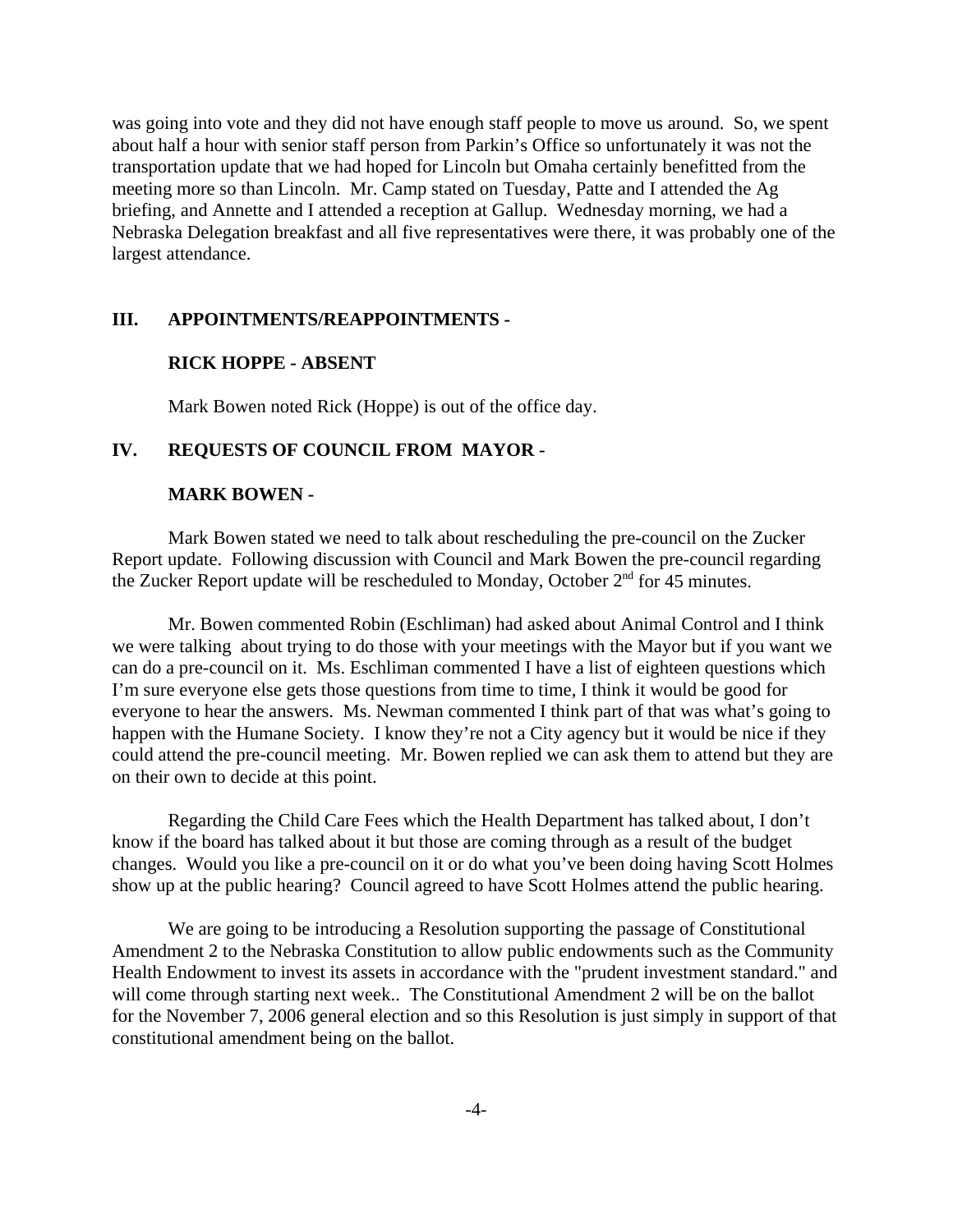There had been some discussion last week about an update on 'Talent Plus' working with the Fire Department. So, I asked John Becker to attend and give us an update about what 'Talent Plus' is doing. John Becker from Talent Plus handed out to Council a report and went over it with Council. *[Copy of the Report on file in the City Council Office.]* 

## **ANN HARRELL - NO COMMENTS**

## **DANA ROPER, City Attorney - NO COMMENTS**

- **V. MISCELLANEOUS NONE**
- **VI. CITY COUNCIL MEMBERS**

**JON CAMP - No further comments**

**JONATHAN COOK - No further comments**

**ROBIN ESCHLIMAN - No further comments**

**DAN MARVIN - No further comments** 

**ANNETTE McROY - No further comments**

**PATTE NEWMAN - No further comments** 

**KEN SVOBODA - No further comments** 

VII. MEETINGS/INVITATIONS - Listed on the Attend Sheet for September 18<sup>th</sup>.

## **VIII. MEETING ADJOURNED - Approximately at 12:15 p.m.**

cm091806/tjg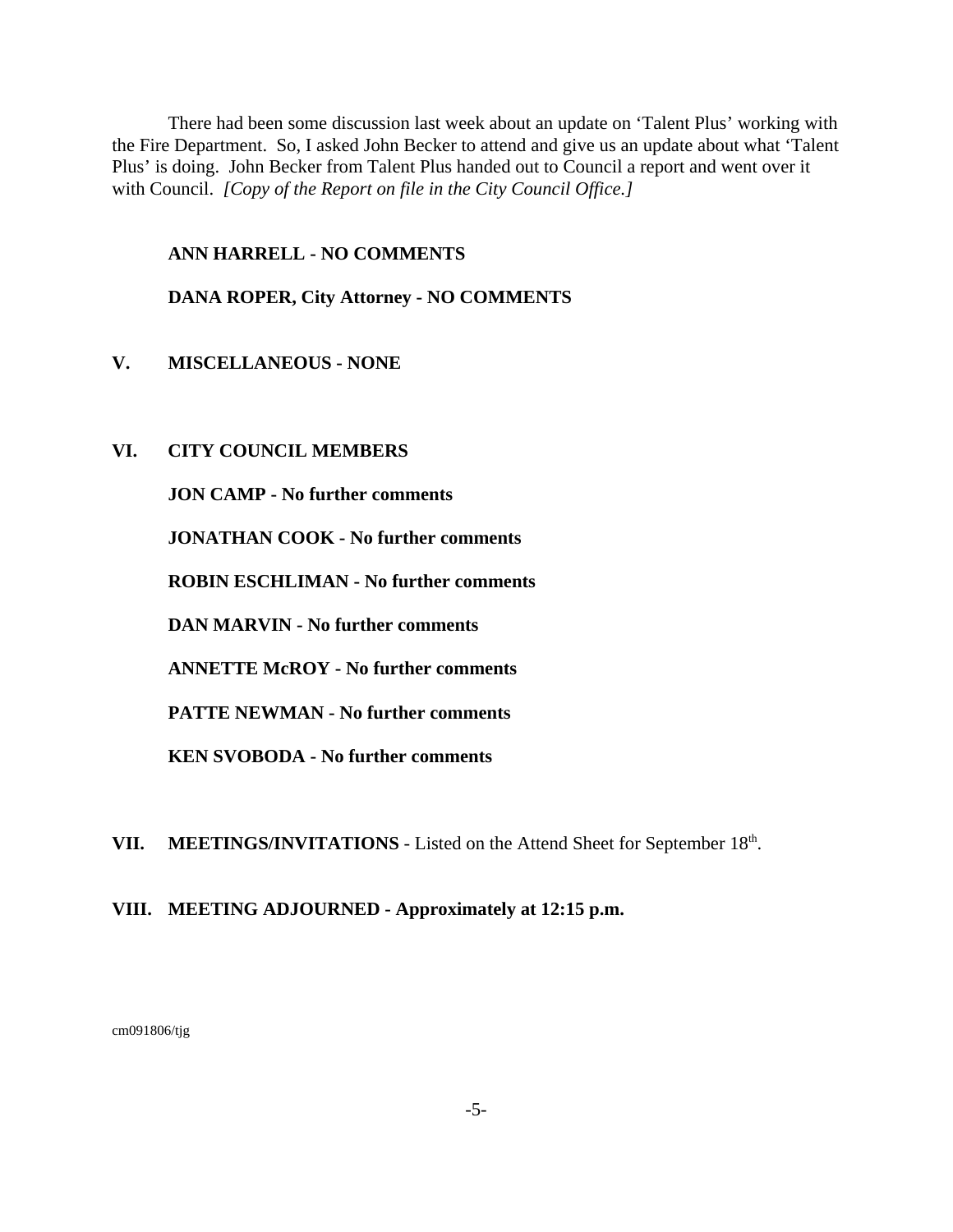Attachment 1-

# **IPED Activities**

## Recent Projects that have been a success:

- Kawasaki 100 new jobs at Rail Car Facility  $\bullet$
- Lincoln Composites  $-30$  new jobs at Airpark  $\bullet$
- Novartis Expects new lines to be operational in the Fall

**Recruitment of new companies from out of town:** There are 3 projects that have narrowed down their search to 2-3 communities, one of which is Lincoln. One is a manufacturing prospect and 2 are technology/customer support:

- Total potential jobs: 1,200
- Total potential investment: \$70 million

Business Expansion and Retentions: We are in the final stages of working with five existing Lincoln companies

- Total potential new jobs: 700  $\bullet$
- Total potential investment: \$45 million

#### Ongoing projects that we continue to follow up on:

- Responded to 15 major RFP's from companies in other cities since May. There  $\bullet$ are a large variety of these—about 1/3 call centers, 1/3 technology (4 are biotech companies from a trade show we went to in April), 1/3 manufacturing prospects
- 21 open expansion Projects (existing local businesses that are in the earlier stages of thinking of expanding)

#### Projects lost in the last year:

We have not had any word that we have lost any prospects. We had strong  $\bullet$ interest from a number who apparently never made a decision nor moved anywhere. We watch their websites, call, and watch the Omaha paper and as far as we know, none of them have made announcements that they ever did anything.

#### Miscellaneous activity this fall:

- Angelou Entrepreneurship Strategy is to be released this fall (young professionals, retention of existing business, angels for investors. Hopefully November)
- Near completion of Greenfield Site Report with cooperation of City and utility partners inventorying all sites in Lincoln that are more than 50 acres. We will then have information about what infrastructure is available to the sites, as well as flood plain info. We get several requests for over 100 acres each year and we